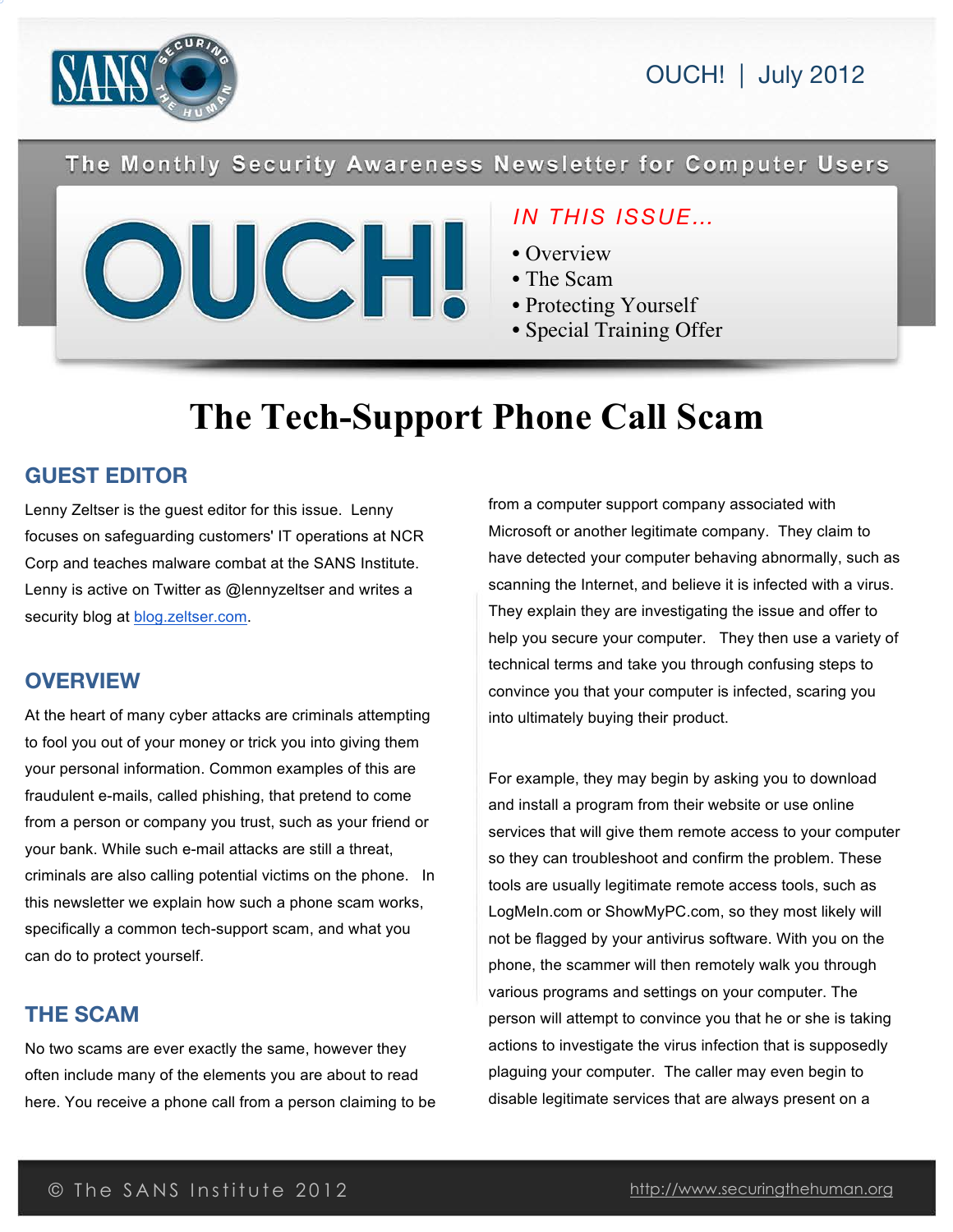

# **The Tech-Support Phone Call Scam**

Windows computer, claiming the services are actually malicious programs. By disabling or even crippling your computer, they are attempting to scare you into believing that your computer is badly infected and the only way you can fix the problem is by purchasing their product or paying for an expensive annual subscription service. Their ultimate goal is to gain control of your computer, get your money, and potentially harvest your personal information.

Remember, everything these criminals are telling you is a lie; do not fall for such attacks. The reason criminals use the telephone instead of e-mail is that there is very little technology that can protect you from phone call scams like this. In addition, phone calls are a powerful way for criminals to convey emotion and a sense of urgency, thus increasing their chances of fooling you. The best protection from attacks like this is not technology, but yourself.

## **PROTECTING YOURSELF**

At times legitimate companies whose services you use, such as your bank or your credit card company, may call you to confirm your account information, or to update you on a purchase. The challenge is determining when these phone calls are from legitimate companies and when they are scams. Here are some key steps to protect yourself.

When someone asks you for information over the phone or asks you to take an action, be suspicious and confirm the person's identity first. Ask what company the person works for. If you have never heard of the company before, then there is a good chance this is an attack. If this is a legitimate company you know, then simply tell the person this



*Be very suspicious of any caller asking for remote access to your computers or pressuring you to buy a computer security product, these phone calls are most likely a scam.*

> is not a good time for you to talk. Ask for a name and employee number and explain that you will call back. Then go to the organization's website or other information that you already have on file, get the phone number from there, and call the company back.